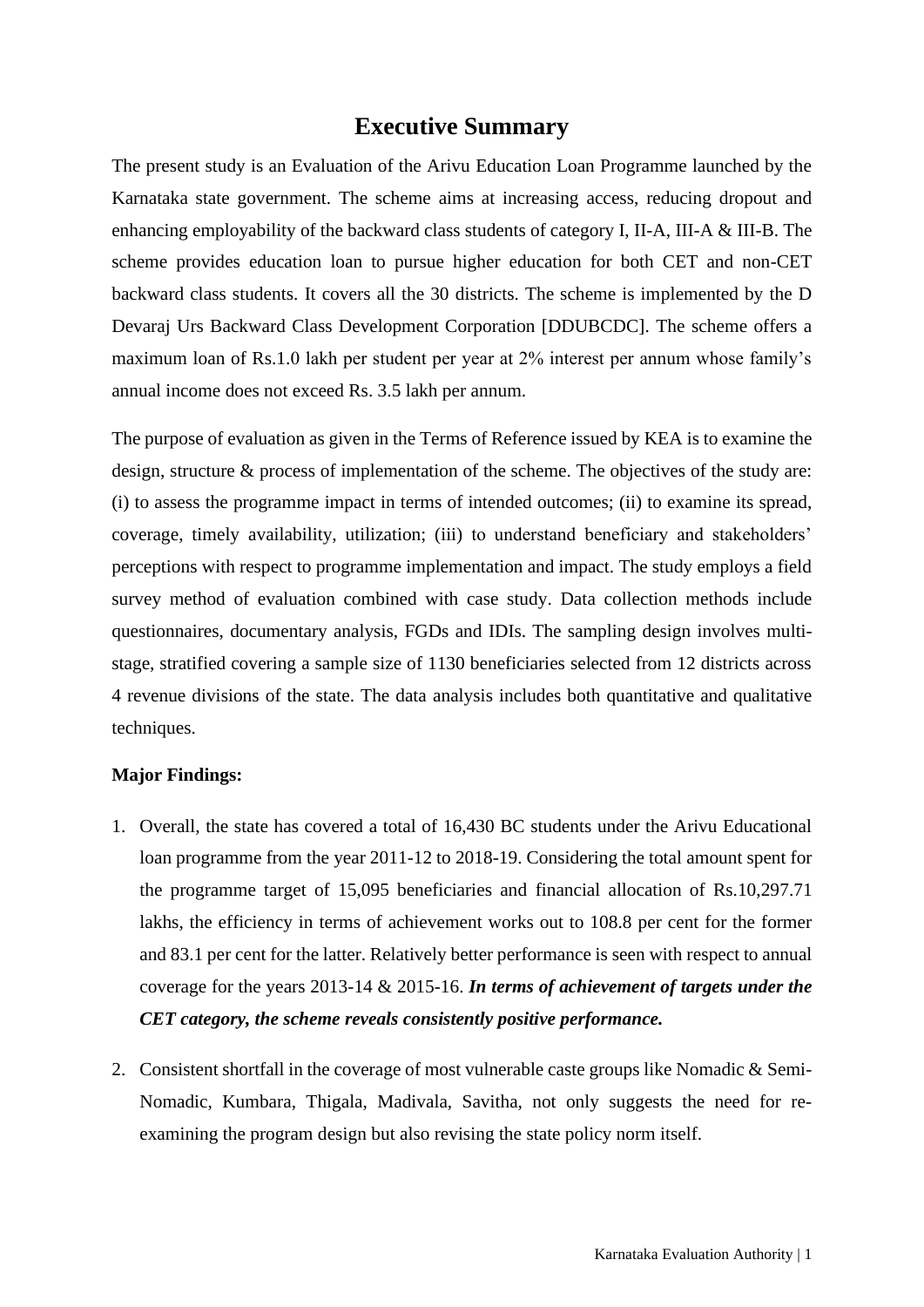- 3. Across courses in the 12 sample districts from 2011 to 2015, the BE/B.Tech course reveals highest coverage, taking a big leap from the year 2016 onwards to boost the participation of BC students in the most happening professional programme (Engineering) of higher education sector. This is a commendable achievement. Despite limited coverage of PG, Medical and non-CET courses, the consistent growth over the years is a reflection of the increased demand. *Considering the fact that BC students constitute large chunk of the general degree enrolment in rural areas, there is a need to examine the relevance and up scaling of Arivu loan benefit even to this category of students.*
- 4. Across BC categories, over the time, the coverage proportion is found to be in alignment with the overall state distribution norms. By default, category IIA emerges as the largest beneficiary of the programme. Across regions, anomalies in coverage of categories in Bengaluru, Mysore districts and Hyderabad Karnataka region, although is explained in the context of demographic composition and spread of the population, yet the fact remains that some of the predominant castes under these categories may not necessarily qualify for the benefit. Therefore, *the most crucial factor in the final selection of the beneficiaries needs to be based on the vulnerability and risk factors among such caste groups rather than merely going by nominal categories.*
- 5. The programme is found to cover 4 girls for every six boys. However, the wide gender gap in Kalaburgi, Bidar and Belagavi districts *indicate the need for increased regional gender focus under the programme.*
- 6. Overall, a whopping majority (81.7%) of student beneficiaries are seen in the BE course. Across regions, all divisions present the same trend. It is gratifying to note that even backward districts such as Bagalkote and Uttara Kannada reveal more than 90.0 per cent of beneficiaries in the BE programme. *Higher visibility of BC students in the most happening and glamorous programme such as the BE even in the backward regions is an indication of positive impact of the Arivu programme.*
- 7. Higher proportion (58.0 %) of the beneficiary households do not own land, suggesting presence of vulnerability and deprivation factors. Landless status is higher in case of Bengaluru (73.0%) and Belagavi (60.0%) divisions. Category IIIB reveals higher proportion of landless beneficiaries. Even in case of those revealing higher proportion (75.0 to 80.0 per cent) of dry land, such as those in Kalaburgi and Mysore regions, may not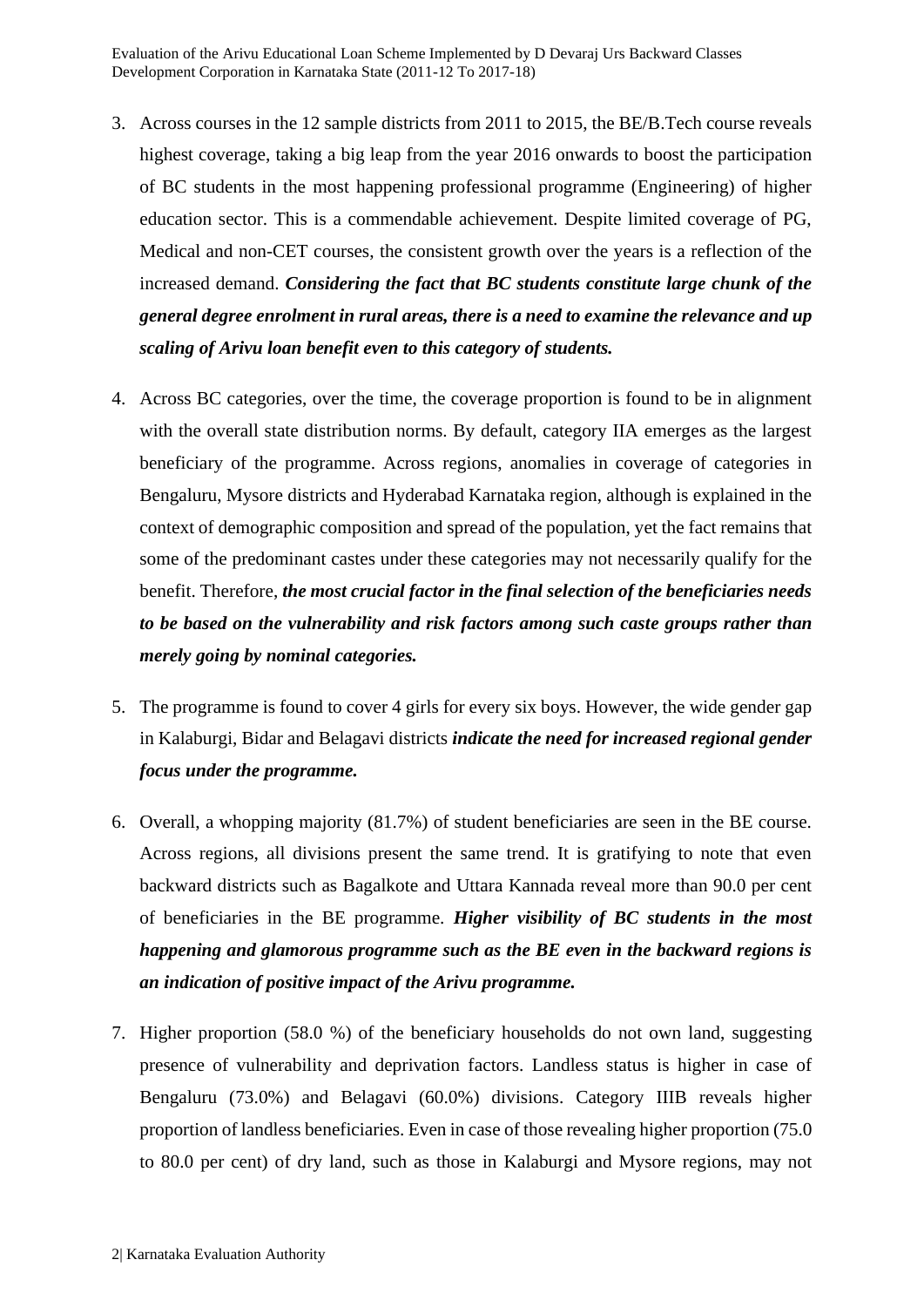necessarily provide immunity from vulnerability due to the fact that dry land in most cases does not ensure productive income.

- 8. Largest chunk (63.2%) of beneficiaries is found to be studying in private unaided colleges. This may be an obvious trend considering the fact that higher education is predominantly offered by the private sector in the state. Further, the selection and choice of the college type is also determined by the CET rank position of the student. This phenomenon, however, is noteworthy and further the Arivu programme facilitating this trend is even more promising.
- 9. Barring districts of Kolar and Bellary, in general, beneficiaries are satisfied with respect to mode of loan disbursement, easy accessibility (82.0%), convenience in accessing and submitting on-line application (94%), and timely release of loan (87.3%). *However, procedural difficulties (44.3%), providing surety, providing affidavit (32.5%) and submitting different documents (28.4%) appear to be major deterrents across most districts.*
- 10. Arivu loan is being utilized for education purpose alone as reported by an overwhelming majority (94.51%). Apart from the loan mitigating their financial hardships and household burden, it has also helped them to complete their higher education in colleges of their choice without any interruptions and paved way for economic and social mobility. Additionally, *more than 96.0 per cent of the beneficiaries are in strong agreement about the benefit of Arivu programme in increasing their confidence and comfort levels. While the loan amount is found to be sufficient by and large, a need has been felt for enhancement for medical students considering the heavy expenses incurred by them.*
- 11. An encouraging feature, suggestive of positive impact of the Arivu programme is the course completion ratio with 46.5 per cent of the beneficiaries, of which highest proportion is in PG courses (82.8%) followed by BE course (46.3%). While the programme is found to reveal absolute positive impact in terms of course completion for category IIA beneficiaries, for category IIIB, it is the other way round. The latter also reveals highest incidence of dropout with 14 out of the total 23 dropouts hailing from this category. Mysore division reveals relatively higher rate of positive impact with respect to course completion ratio.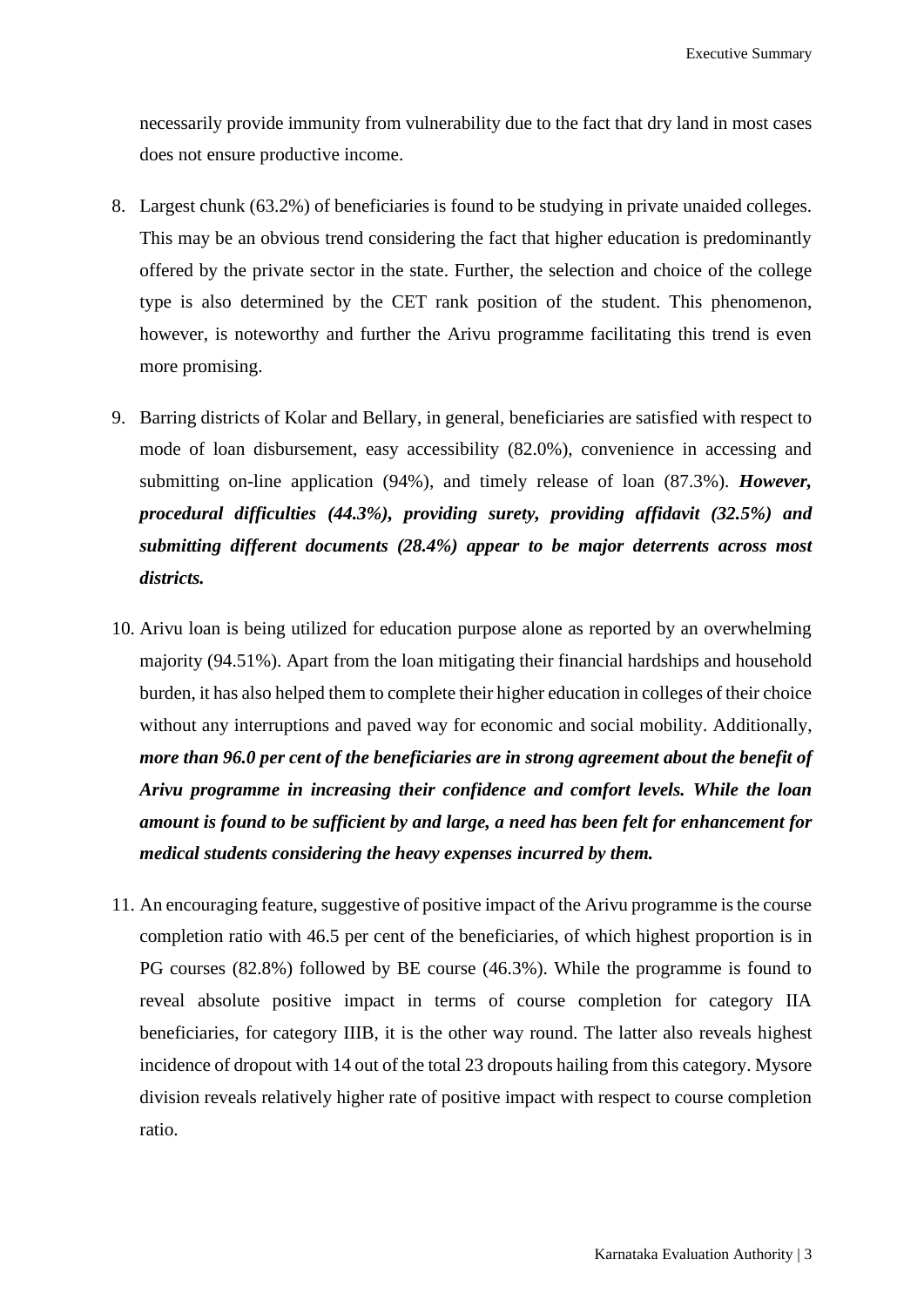- 12. Overall, the programme seems to impact boys and girls almost equally in terms of course completion ratio. However, when regional dimension is added, different patterns seems to emerge. Kolar and Kodagu districts reveal far higher positive impact on female students than male students.
- 13. With respect to programme's impact on employment, a higher proportion of beneficiaries is found to be unemployed (58.1%) as compared to employed (41.5%). Category IIA reveals highest level of unemployment (60.0 per cent). The trend appears obvious as this category receives highest coverage (54%) under the programme. Across courses, barring the general degree and the medical programme, which have very small samples, unemployment rate is higher among PG beneficiaries (66%) followed by BE graduates (57%). Further, as revealed by the regression analysis, the programme is found to significantly influence employment of beneficiaries in Bengaluru division, male beneficiaries, and of those in government colleges. *Quite significantly, loan repayment behaviour is found to increase with employment status.*
- 14. Highest proportion of beneficiaries are holding engineering jobs as engineering graduates happen to constitute a major chunk in the study sample, and most of them (56.84%) are working in Bengaluru and within Karnataka (35.9%).
- 15. The monthly earnings of the highest proportion (48%) of the employed beneficiaries fall between 15k to 25k. The wage structure seems to vary across districts.
- 16. The annual expenditure reported by the student beneficiaries is found to vary in the range of Rs1.0 lakh to over Rs.4.0 lakh across districts. So also there is variation between CET and non-CET students. Overall a CET beneficiary will be required to meet a gap of Rs.38,929.85 per annum during the study period. This gap is found to vary from a low of Rs.25K a high of Rs.97k plus. Quite interestingly, Shivamogga district reveals lesser expenditure incurred as against the loan availed in the year.
- 17. Only 101 out of 549 eligible beneficiaries have repaid the loan, which works out to 18.4 per cent. Across districts, Hassan and Bellary reveal relatively better performance. It is very poor in Bengaluru Urban district (1.49 %). Across categories, loan repayment is much better in the case of category III B beneficiaries, 30 percent of them are repaying the loan. Low level of repayment is seen both in case of category I and category IIA, the latter being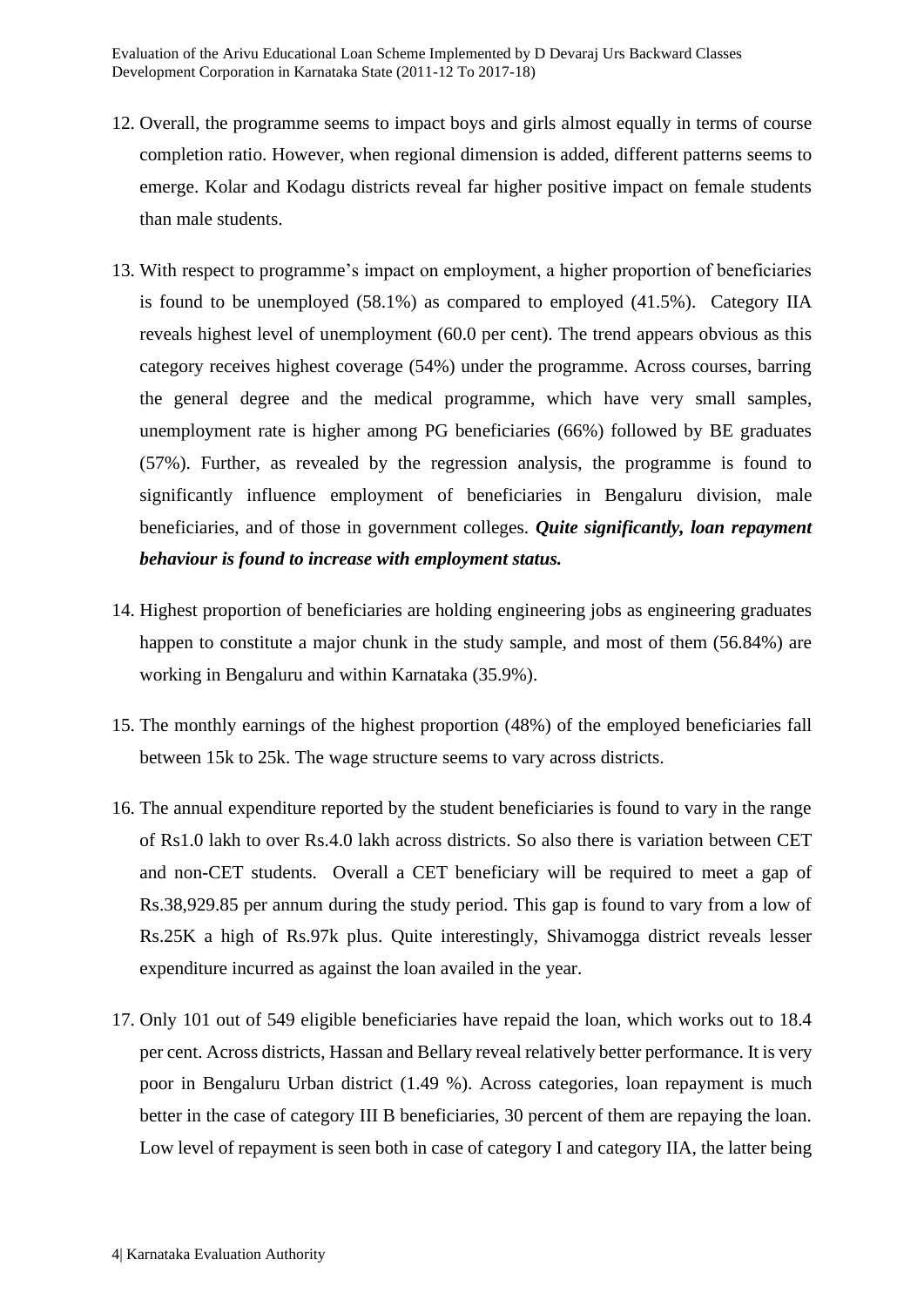largest beneficiaries of Arivu programme. Those taking loan from other sources is quite negligible.

## **Recommendations**

- 1. Considering the greater utility value and higher benefit accrued to backward class students, *it is recommended that the ARIVU programme may be continued further. It is also recommended that the programme may further be extended to backward class students in general degree programmes of higher education.*
- 2. As the coverage and targeting under specific BC communities such as Nomadic & Semi-Nomadic, Savitha, Kumbara, Thigala, Uppara reveal huge shortfalls, *the State needs to seriously examine the way programme has been designed to reach out to these most vulnerable households, particularly the first generation families.*
- 3. Considering low visibility of girls in the Arivu programme, *it is strongly recommended that the programme may consider giving priority to girls to the extent of 30.0 per cent, particularly in backward regions.*
- 4. As the programme is seen to favour beneficiaries largely from urban and semi-urban regional backgrounds, *it is recommended to enhance target coverage for rural beneficiaries so as to bring them on par with their urban counterparts.*
- 5. While it is necessary to re-examine the rationale and mechanism for fixing targets and allocations to improve overall reach and coverage, *district specific strategies may be employed for fair and unbiased selection of beneficiaries.*
- 6. There is need for benchmarking data systems and to develop proper baseline datasets to track the progress and impact of any given programme over the time. Such a system would enable the governments to justify public resource investments as well as achieving various developmental goals. In the light of this, *it is recommended that the DDUDBC may consider establishing a statistical unit in collaboration with the education department for not only generating statistical database, but also for proper monitoring and assessment of various education programmes.*
- 7. In the light of beneficiaries reporting about difficulties experienced in providing surety, affidavits and several documents, it is necessary for the department to streamline and